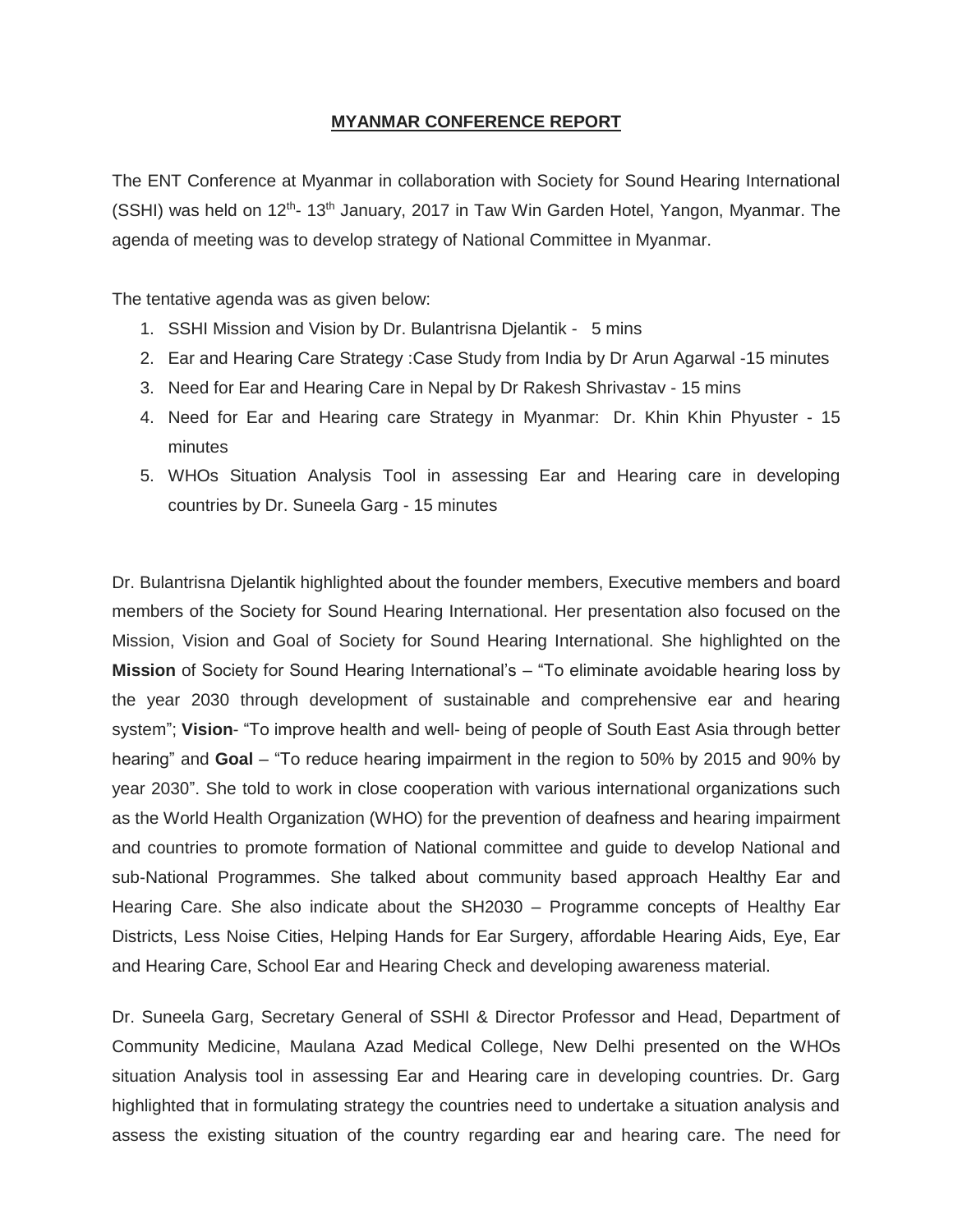development of comprehensive Ear and Hearing Care Situation Analysis Tool (EHCSAT) was strongly realized which would facilitate planning and implementation of ear and hearing care. The objectives of developing EHCSAT are to assess the available direct and indirect policies, services and human resources for ear and hearing care; to describe the framework and functioning of the health care system, in context of ear and hearing care, within the country; to assess the need for ear and hearing care services and to identify available opportunities for promoting and sustaining integrated ear and hearing care along the continuum of care, across all levels within the health system using universal health coverage. She highlighted on the process of EHCSAT development, methodology, content and benefits of EHCSAT. Dr. Garg concluded the presentation by highlighting on the fact that the creation of EHCSAT will be helpful in reviewing ear and hearing care services and also address problem of avoidable hearing loss in developing countries.

Dr. A.K. Agarwal, President Sound Hearing 2030, Ex Dean Maulana Azad Medical College, Ex Additional Director General Health Services, Ministry of Health and Family Welfare, India presented on the Case Study On Ear And Hearing Care Strategy Of India. He focused on the magnitude of hearing loss in India, implementation of National Programme for Prevention and Control of Deafness (NPPCD). He highlighted on the objective of NPPCD- to prevent hearing loss due to disease or injury, do early diagnosis, treatment, medical rehabilitation, strengthening linkages, creation of database and facilitation of need based research; strategies of NPPCD- To strengthen the service delivery including rehabilitation, to develop human resource for ear care, to promote outreach activities and public awareness through innovative and effective IEC strategies with special emphasis on prevention of deafness and to develop institutional capacity. NPPCD was implemented as National Programme in eleventh Five Year Plan 2008 and was expanded gradually to include 410 districts in 35 states and Union Territories at present. He focused on the main components of NPPCD- Manpower training, Manpower generation, Capacity Building, IEC activities, Service Provision and Screening Camps; Activities proposed under NPPCD in 2016-17- Up gradation of ENT department of Medical College, service delivery to be started in 50 new districts and existing activities to be continued in the existing districts. He also highlighted on the way forward for NPPCD- Prevention through Behaviour Change Communication (BCC); Capacity building through Training, Manpower support, Equipment, Rehabilitation and Hearing Aid provision, Screening for Hearing Impairment; Monitoring and Supervision; Public Private Partnership; Operational Research & Evaluation; Financial assistance for setting up Upgraded 4 Station Temporal Bone Laboratory in Tertiary Sector in 13 Medical colleges; Assisting selected medical colleges in procuring equipments for strengthening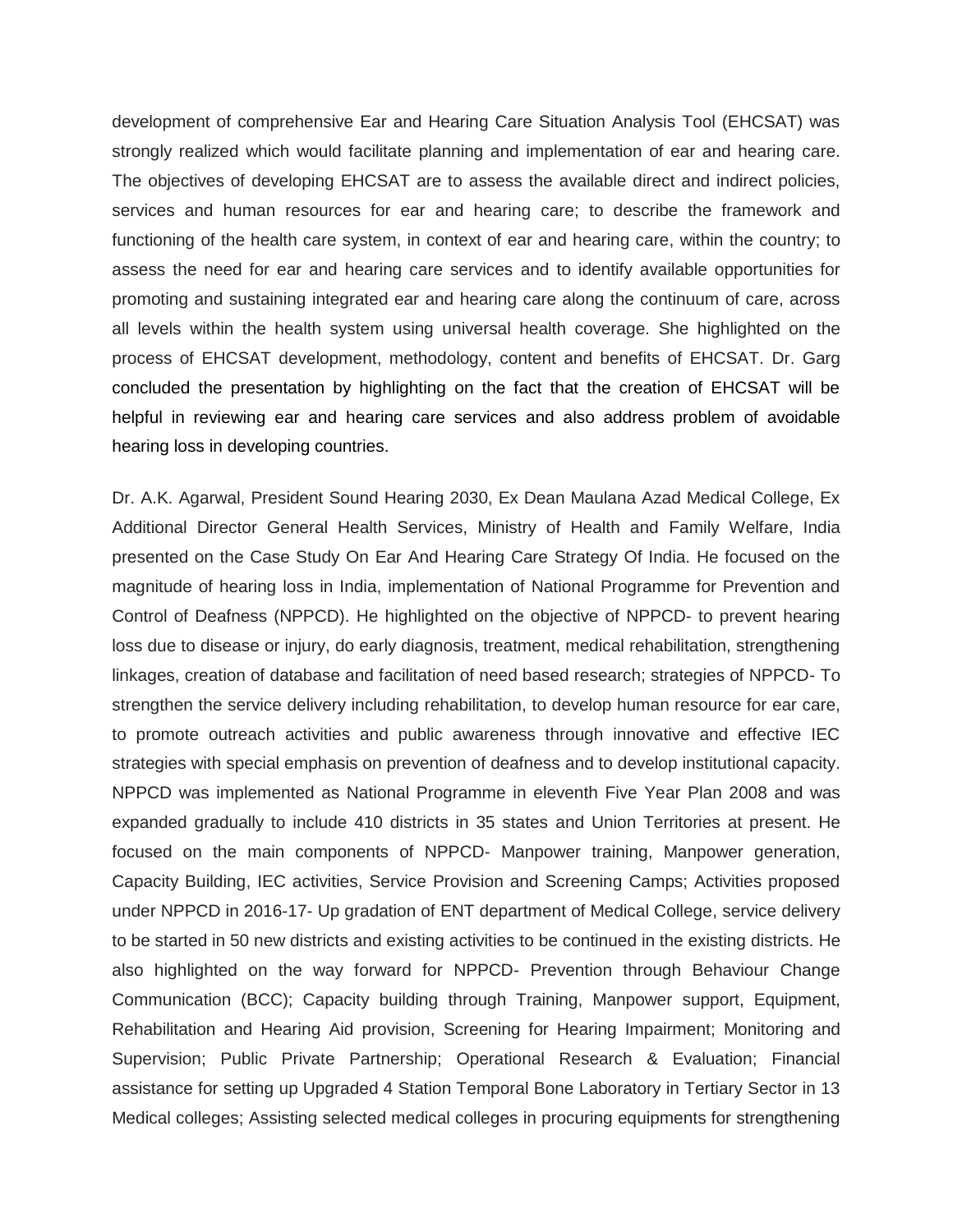the National Programme and Gap analysis of existing availability of infrastructure and Equipment.

Prof. Khin Khin Phyu, Manager, Prevention of Deafness Project presented on the Ear and Hearing Care in Myanmar. He highlighted on the Prevention of Deafness Project in Myanmar, prevalence of Hearing Impairment as per the Deafness Survey conducted in States & Divisions of Myanmar from 2005-2009 and the various Causes of Deafness. Prof. Khin Khin Phyu said that the project in 2015 focused on early detection of deafness in Newborn and Infant as it is one of the important aspects to promote the quality life of these children and conduct of Newborn and infant hearing screening (NIHS) workshop and development of Guideline for NIHS. In 2016, hospital based NIHS was developed using OAEs in some states and divisional hospitals and conduct of training workshop on NIHS in Mandalay. He said that for 2016 the focus areas were Shan state, Magway division, Mandalay division and Sagaing division. He said that the future plan is to implement NIHS training in the rest of state and divisions, to do hearing screening in all kindergarten in collaboration with school health teams and to train ENT surgeons for secondary prevention. The project limitations included- shortage of audiology facility and shortage of human resources (audiometrists, ENT surgeons).

Prof. Dr. Rakesh P. Shrivastav MS, FRCS, Chairman, IMPACT Nepal, Former Dean, Tribhuvan University, Faculty of Medicine, Former Head, Department of ENT-HNS, Tribhuvan University Teaching Hospital, Kathmandu, Nepal presented on the topic titled- Need for Ear and Hearing Care in Nepal. Prof. Dr. Rakesh focussed on the prevalence of Deafness and Hearing Loss (%) in Nepal, Prevalence of Adult and Childhood Onset Deafness and Prevalence of Various Ear Diseases. He highlighted on the Human Resources For Ear & Hearing Care Services in Nepal (Shortage of ear professionals, Skewed geographical distribution, ratio of ENT specialists per million as 0.21, Number of audiologists and audiometry technicians). The ear care services at primary health care level include Ear & Hearing Care Workers provide primary ear care services in Ear Care Centres run by NGOs in rural areas; Tuning forks, otoscopy and hearing screening is almost non-existent at the PHC level but are done in Ear Care Centres set up and run by NGOs such as IMPACT Nepal and BRINOS (British Nepal Otology Service); Otology Assistants working in Ear Care Centres set up and run by NGOs in Mid & Eastern Nepal, NGO sector namely IMPACT Nepal, BRINOS, INF (International Nepal Fellowship) and Ear Aid Nepal provide support to Government of Nepal in providing ear care services to the population in the community and has also conducted approximately 14 Mobile Ear Surgery Camps throughout the country in rural areas; deployment of trained primary ear care workers (1 to 4 months initially followed by refresher trainings); Community based Primary Ear Care service through Netra Jyoti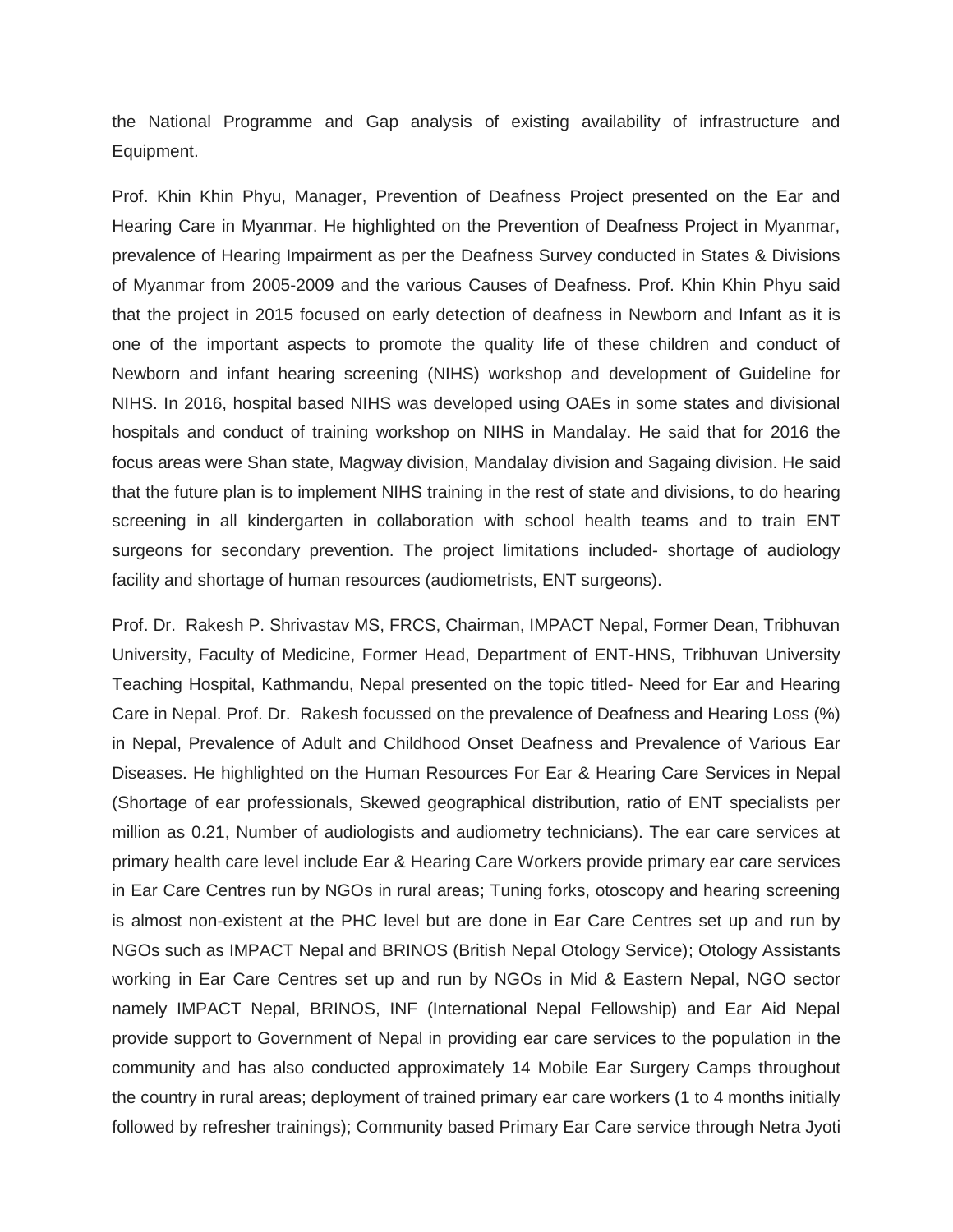Sangh (NNJS), an NGO established network of eye care system in community where both preventive and curative eye care services are provided through District Eye Care Centre (DECC). Prof. Dr. Rakesh concluded his presentation with the way forward - Prioritization of ear diseases and causes of hearing loss in National Health System; Providing minimum infrastructure and manpower at all levels in Government sector; More institutes providing quality ear care professionals need to come up in the region; incorporating models of integration of ear care needs in the health system; involving all key persons from district/province to grassroots level and to orient them towards prevention of deafness and hearing loss; training of all concerned personnel to undergo relevant training programmes at regular time frames; Strengthening existing institutions and setting up new training institutions and Data on hearing impairment should be periodically updated and used as evidence by National Committees for developing effective strategies for prevention and control of deafness.

## **MYANMAR CONFERENCE PHOTOGRAPHS**